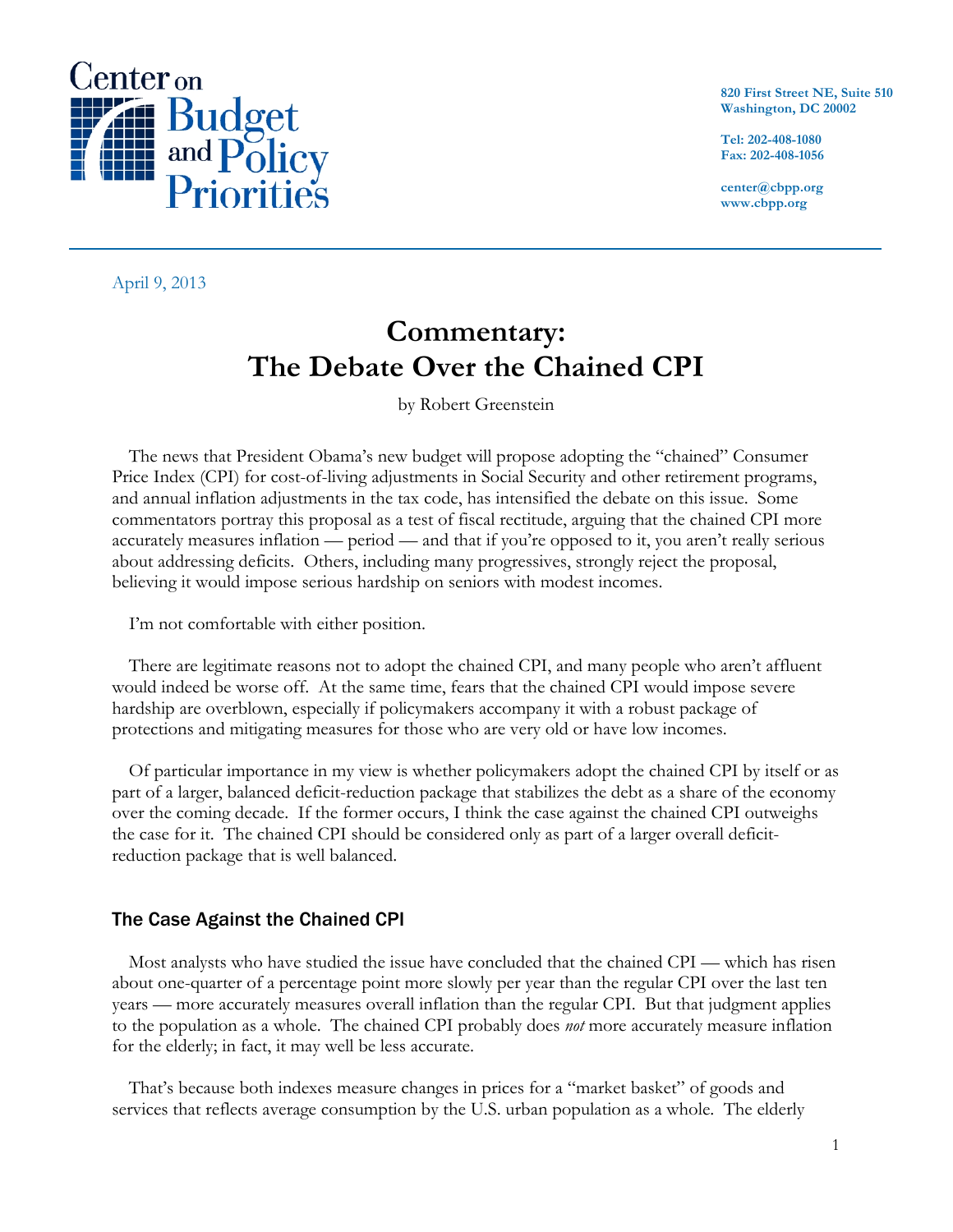population's market basket isn't the same, however, as the overall population's — chiefly because a larger share of elderly people's spending goes for out-of-pocket health care costs. Since health care costs tend to rise faster than other costs, the chained CPI likely understates inflation as the elderly experience it.

That prompts another key argument against applying the chained CPI to Social Security. As elderly people grow older, their out-of-pocket health care costs tend to rise and they exhaust an increasing share of their assets. Some Social Security analysts believe that for such reasons, Social Security benefits should *rise* in purchasing power as people move from old age into very old age. But, if the chained CPI slightly understates inflation for the elderly, then people's benefits will *erode* in purchasing power as they age, because the effects of switching to the chained CPI compound over time.

On a related front, some argue that the chained CPI poses a further problem for many lowincome people. The chained CPI rises more slowly than the regular CPI in part because it takes more account of the reality that when the cost of one item rises faster than the cost of another item, consumers will buy less of the former and more of the latter. But low-income people cannot necessarily make such substitutions as easily as other Americans can, especially if they live in innercity or sparsely populated, rural areas with fewer large stores that carry a wide variety of goods, or if they lack a car or Internet access.

## The Case *For* the Chained CPI — Under Certain Conditions

The case for the chained CPI rests on several facts: we face unsustainable long-term deficits and need to make changes in both spending and taxes; moving to the chained CPI is that rare animal that simultaneously generates savings on both the spending and the tax sides of the budget ledger; the savings it produces will mount in future decades when we will need them most; and, in most analysts' view, it more accurately measures inflation for the overall population.

(Despite some belief to the contrary, the chained CPI would not have a highly regressive impact on the tax side. Instead, the tax would have a roughly proportional impact over the vast bulk of taxpayers along the income distribution. By 2020, according to the Tax Policy Center, it would reduce after-tax income by roughly 0.2 percent for households with incomes between \$20,000 and  $$1$  million.<sup>1</sup>)

Simply saying, however, that because the chained CPI more accurately measures inflation, switching to it doesn't constitute a benefit cut — as I once wrote nearly a decade ago, before I had studied this issue sufficiently — goes too far. It oversimplifies the issues and overstates the case.

## Assessing the Arguments

Both sides of the chained CPI debate have powerful arguments. We shouldn't lightly cause elderly people with modest incomes to become less well off as they age, through the loss of purchasing power. At the same time, we will need to restore long-term Social Security solvency sooner or later and, as the last major Social Security solvency law (in 1983) illustrates, such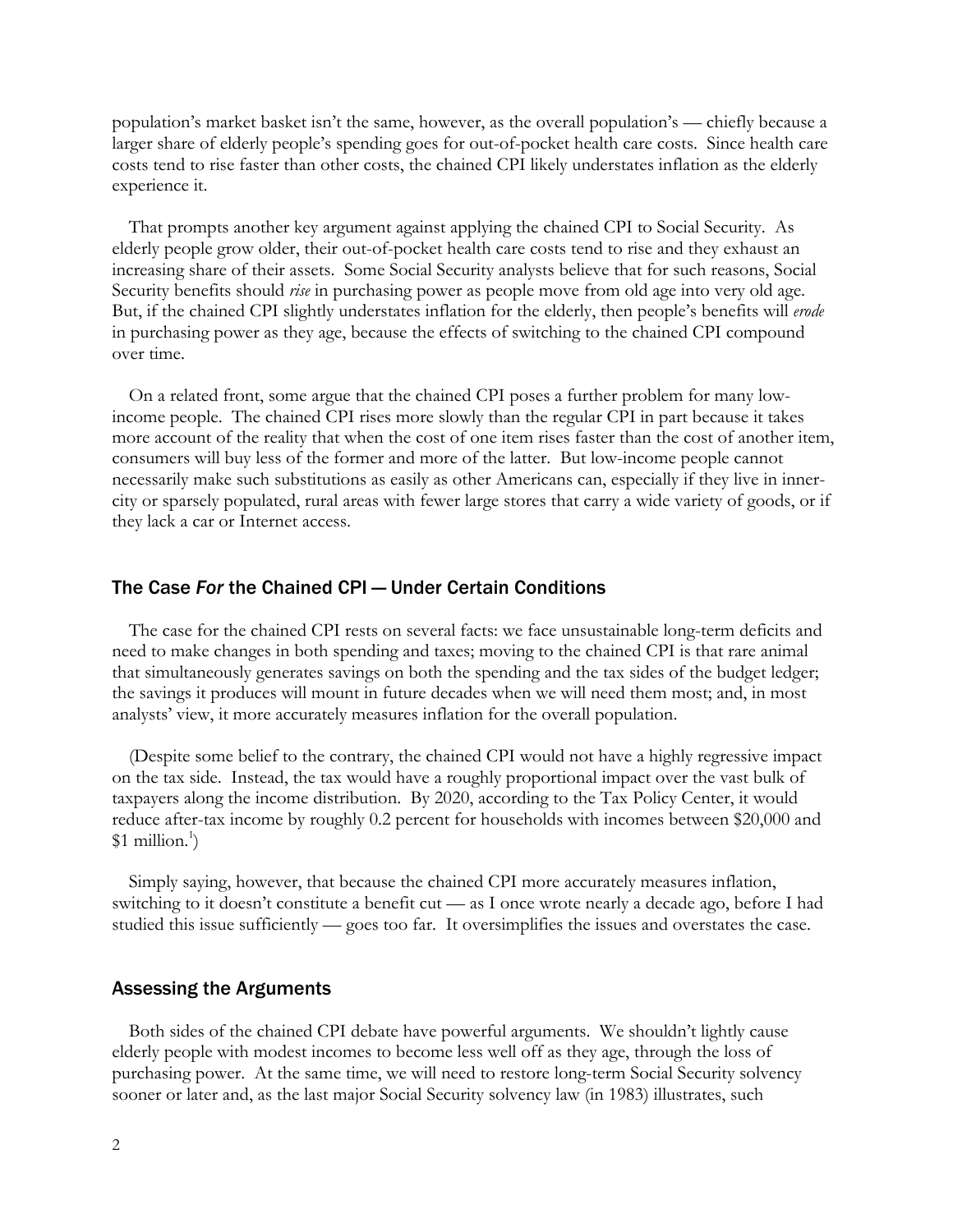legislation almost certainly will include Social Security benefit reductions as well as tax increases. Moving to the chained CPI in Social Security is the *sole* such benefit reduction that is accompanied by savings in other programs and in the tax code, thereby somewhat lessening pressures on other valuable parts of the budget.

Of note, former Social Security Commissioner Bob Ball (whom I and virtually all Social Security advocates revered) included the chained CPI in several Social Security solvency plans that he developed a decade or so ago.<sup>2</sup> (In the last years of Bob's life, he also developed solvency plans that did *not* include the chained CPI; those plans contained no benefit reductions whatsoever and restored solvency by lifting the Social Security payroll tax cap, dedicating all estate tax revenue to the Social Security trust fund, and investing part of the trust fund in private equity markets.)

So, what should policymakers do? The chained CPI is worth considering — but only if two crucial conditions are met.

First, policymakers must accompany the chained CPI with a strong set of measures both to substantially ease the impact on very old people (through an upward benefit adjustment after people have received Social Security for a specified number of years) and to shield low-income people to the greatest extent possible. These measures to protect very old and low-income people should be regarded as an integral, essential component of the chained CPI proposal. Without these measures, the chained CPI should be a non-starter.

To be clear, no set of protections can fully shield the very old or the poor. That leads me to the second condition: even with a package of protections, policymakers should not adopt the chained CPI unless it is part of a larger package that shrinks deficits enough to stabilize the debt over the coming decade and does so in a balanced and fair manner.

I'm deeply concerned about the effects of ten years of sequestration budget cuts on an array of vital programs and investments, as well as about the House-passed budget's stunning cuts in lowincome programs, which would greatly increase poverty and destitution and likely produce levels of suffering that we haven't seen in decades. Instead, we need a balanced deficit-reduction approach that stabilizes the debt without skewering our most vulnerable fellow citizens or compromising the nation's future by shorting critical investments — one that replaces sequestration and includes substantial revenue from scaling back wasteful, inefficient, or low-priority tax deductions, exclusions, and other "tax expenditures."

If including a chained CPI proposal with the necessary protections for very old and low-income people can enable such a balanced plan to become law, we should be open to it.

Progressives who strongly dislike the chained CPI proposal should consider whether there is any chance that congressional Republicans will agree to raise revenues by curbing tax expenditures *without* some significant entitlement changes. And if (as I believe) there is no real chance, what's preferable: the chained CPI with protections for the very old and the poor, or measures such as converting Medicare to premium support, raising the Medicare eligibility age to 67 and risking having some 65- and 66-year-olds go uninsured, and cutting Medicaid deeply and making ours more of a two-tier health care system based on income?